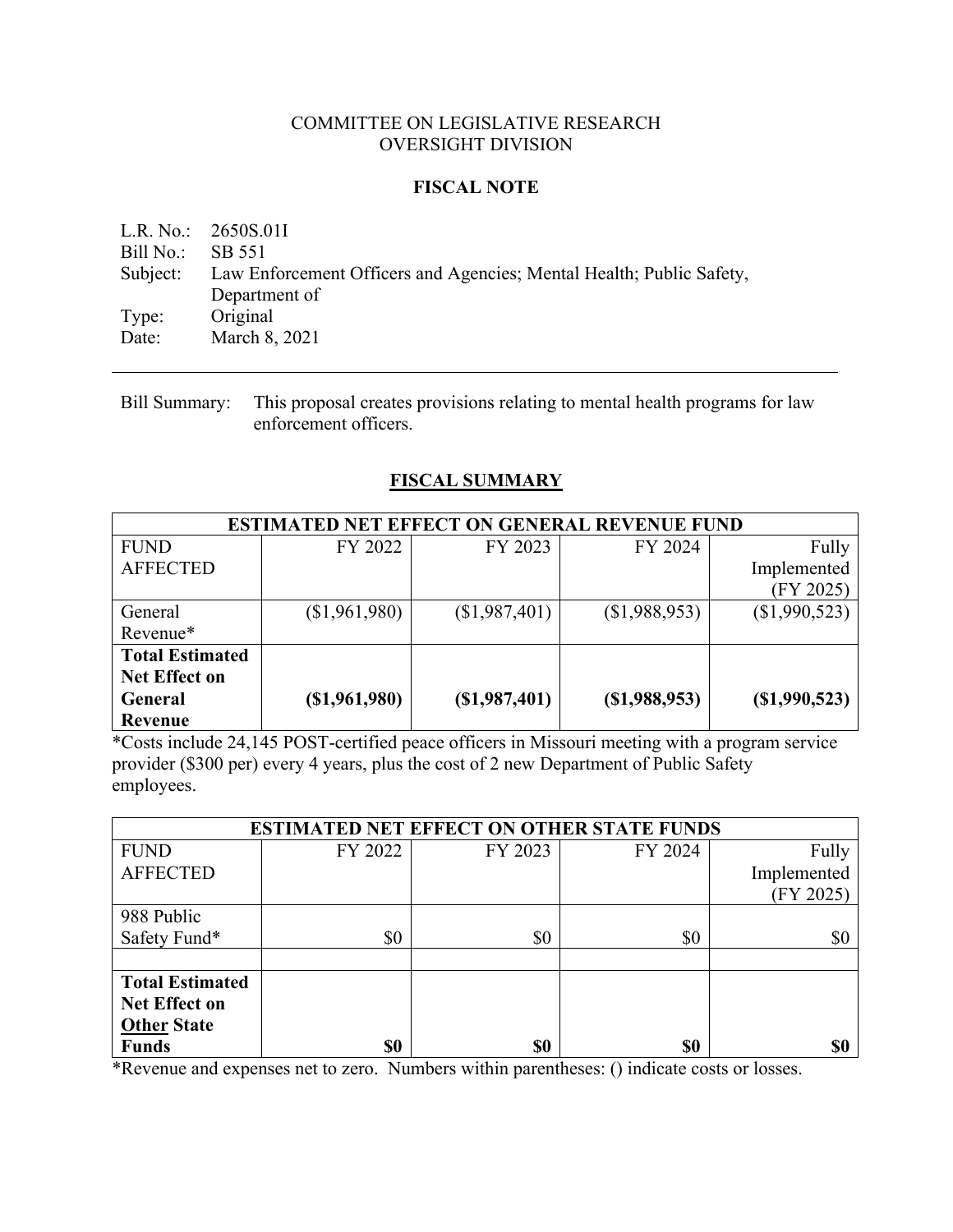| <b>ESTIMATED NET EFFECT ON FEDERAL FUNDS</b> |         |         |         |             |  |  |
|----------------------------------------------|---------|---------|---------|-------------|--|--|
| <b>FUND</b>                                  | FY 2022 | FY 2023 | FY 2024 | Fully       |  |  |
| <b>AFFECTED</b>                              |         |         |         | Implemented |  |  |
|                                              |         |         |         | (FY 2025)   |  |  |
|                                              |         |         |         |             |  |  |
|                                              |         |         |         |             |  |  |
| <b>Total Estimated</b>                       |         |         |         |             |  |  |
| Net Effect on                                |         |         |         |             |  |  |
| <b>All Federal</b>                           |         |         |         |             |  |  |
| <b>Funds</b>                                 | \$0     | \$0     | \$0     | \$0         |  |  |

| <b>ESTIMATED NET EFFECT ON FULL TIME EQUIVALENT (FTE)</b> |         |         |         |             |  |
|-----------------------------------------------------------|---------|---------|---------|-------------|--|
| <b>FUND</b>                                               | FY 2022 | FY 2023 | FY 2024 | Fully       |  |
| <b>AFFECTED</b>                                           |         |         |         | Implemented |  |
|                                                           |         |         |         | (FY 2025)   |  |
| 988 Public                                                |         |         |         |             |  |
| <b>Safety Fund</b>                                        | 2 FTE   | 2 FTE   | 2 FTE   | 2 FTE       |  |
|                                                           |         |         |         |             |  |
| <b>Total Estimated</b>                                    |         |         |         |             |  |
| <b>Net Effect on</b>                                      |         |         |         |             |  |
| <b>FTE</b>                                                | 2 FTE   | 2 FTE   | 2 FTE   | 2 FTE       |  |

- ☒ Estimated Net Effect (expenditures or reduced revenues) expected to exceed \$250,000 in any of the three fiscal years after implementation of the act or at full implementation of the act.
- □ Estimated Net Effect (savings or increased revenues) expected to exceed \$250,000 in any of the three fiscal years after implementation of the act or at full implementation of the act.

| <b>ESTIMATED NET EFFECT ON LOCAL FUNDS</b> |         |         |         |             |  |
|--------------------------------------------|---------|---------|---------|-------------|--|
| <b>FUND</b>                                | FY 2022 | FY 2023 | FY 2024 | Fully       |  |
| <b>AFFECTED</b>                            |         |         |         | Implemented |  |
|                                            |         |         |         | (FY 2025)   |  |
|                                            |         |         |         |             |  |
| Local                                      |         |         |         |             |  |
| Government                                 | \$0     | \$0     | \$0     | \$0         |  |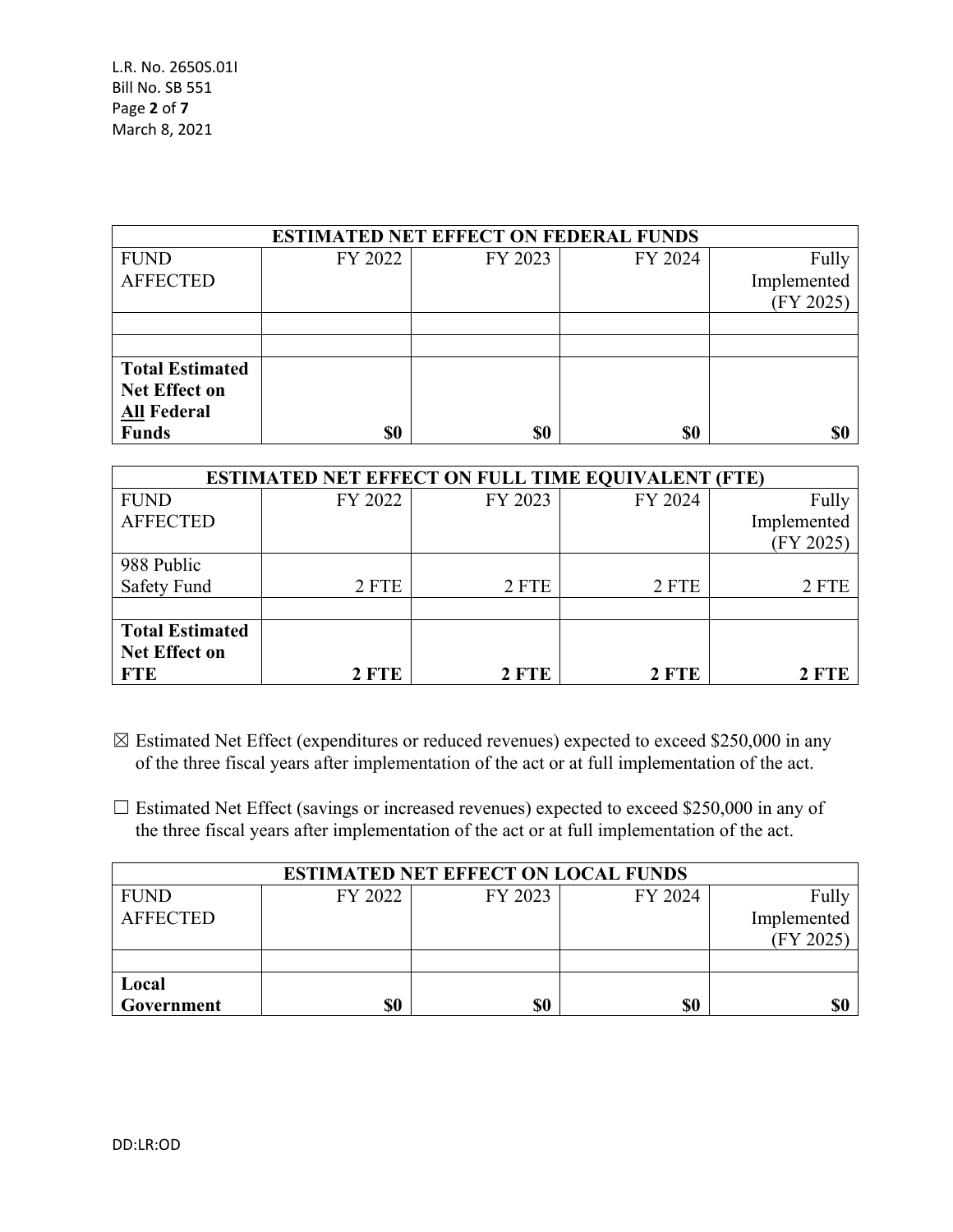L.R. No. 2650S.01I Bill No. SB 551 Page **3** of **7** March 8, 2021

## **FISCAL ANALYSIS**

#### ASSUMPTION

#### §590.192 – Mental health programs for law enforcement officers

Officials from the **Department of Public Safety - Office of the Director (DPS)** state this proposal establishes a new program, the "Critical Incident Stress Management Program" within the Department of Public Safety. In order to accomplish the many duties and responsibilities required under this bill, the DPS will need one (1) Program Manager. Additionally, this proposal establishes a new fund, 988 Public Safety Fund, to support the services provided for peace officers under subsection 1. In order to manage the new fund, the DPS is requesting one (1) FTE Program Specialist.

**Oversight** notes §590.192 creates the "Critical Incident Stress Management Program". The program will provide services to peace officers to assist in coping with stress and potential psychological trauma resulting from a response to a critical incident or emotionally difficult event. All peace officers will be required to meet with a program service provider once every three to five years for a mental health check-in. The program service provider will send a notification to the peace officer's commanding officer's commanding officer when the check-in is complete. It also creates the 988 Public Safety Fund to be used solely by DPS for the purpose of providing services for peace officers affected by a critical incident.

**Oversight** contacted the POST commission to determine the number of licensed peace officers in Missouri. POST stated the total number of licensed and commissioned peace officers in the state is 24,145. This number includes working and not-currently working officers. Of this number, 14,836 are working full-time and 1,799 are reserve (part-time) officers. Because this legislation states all peace officers, Oversight will use the 24,145 number to determine a fiscal impact. At a cost of \$300 per visit (estimated by the MHP), Oversight will reflect costs of  $$7,243,500$  over a four-year period  $[(24,145 * 300)/4]$ , plus FTE costs as presented by DPS.

Additionally, Oversight will reflect the possibility that the General Assembly could appropriate moneys to this new fund from the General Revenue Fund. Oversight assumes all appropriated moneys, if any, will be expended in the same year on services such as consultation, risk assessment, education, intervention, and other crisis intervention services. For fiscal note purposes, Oversight assumes expenses and services provided under this proposal will equal income and net to zero.

Officials from the **Department of Public Safety - Missouri Highway Patrol (MHP)** state the Patrol currently provides counseling services to their peace officers who are involved in a critical incident like those described in 590.192.1 of this bill. Section 590.192.2 of this bill mandates all peace officers meet with a program service provider once every three to five years. Currently, the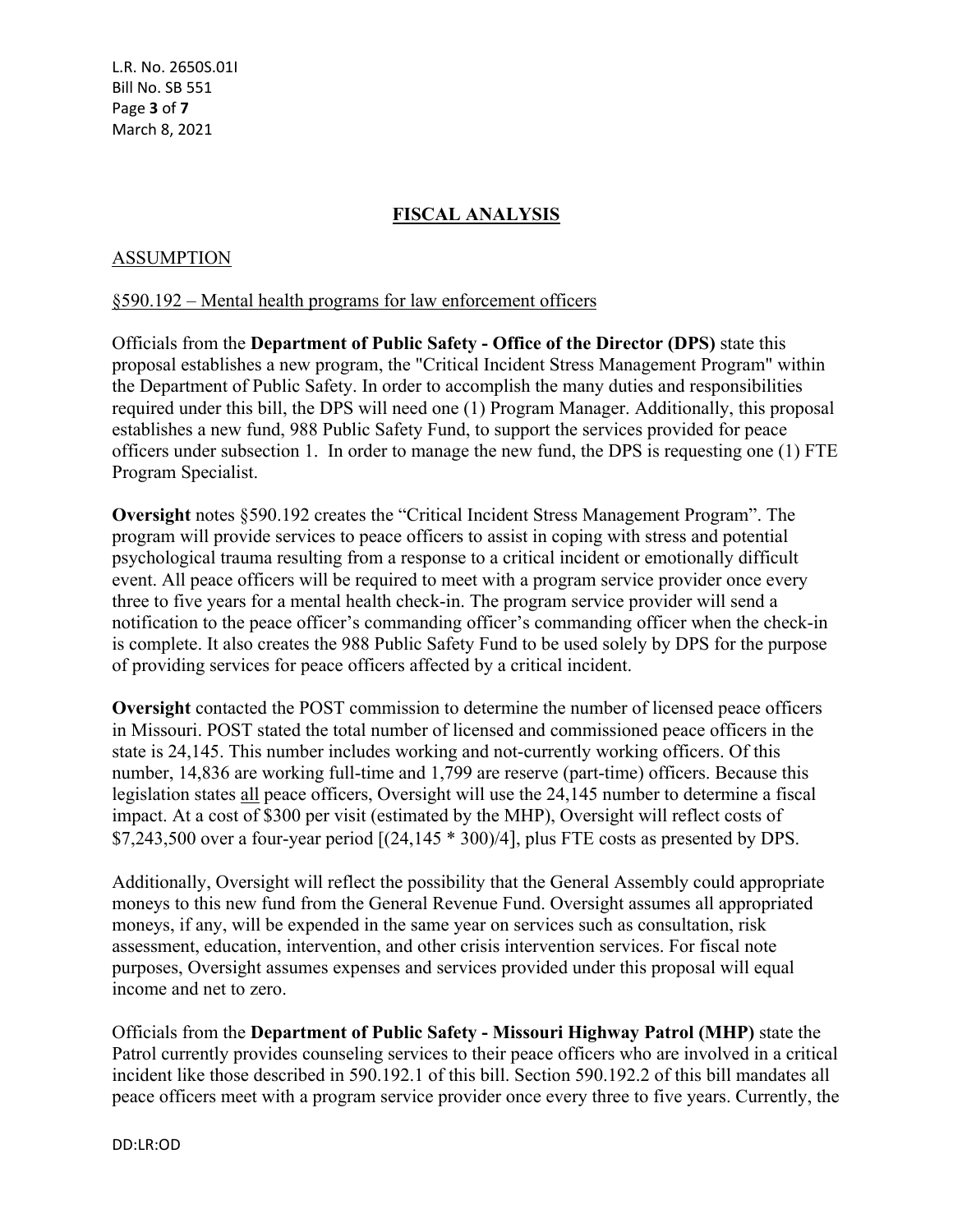L.R. No. 2650S.01I Bill No. SB 551 Page **4** of **7** March 8, 2021

Patrol has 1,339 total peace officers, this includes members, Gaming officers, DDCC, and CVOs. This bill would require 447 (1,339 officers divided by 3) officers per year to meet with the program service provider. At an estimated cost of \$300 per visit, there will be a total expense per year of \$134,100.

Officials from the **Attorney General's Office**, the **Department of Mental Health**, the **Department of Natural Resources**, the **Department of Public Safety** – (**Capitol Police**), the **Department of Social Services**, the **Missouri Department of Conservation**, the **Office of the State Treasurer**, the **Kansas City Police Department**, the **St. Joseph Police Department**, and the **St. Louis County Police Department** each assume the proposal will have no fiscal impact on their respective organizations.

**Oversight** does not have any information to the contrary. Therefore, Oversight will reflect a zero impact in the fiscal note for these agencies.

**Oversight** only reflects the responses that we have received from state agencies and political subdivisions; however, other police and sheriff's departments were requested to respond to this proposed legislation but did not. A general listing of political subdivisions included in our database is available upon request.

| <b>FISCAL</b>         | FY 2022            | FY 2023        | FY 2024          | Fully         |
|-----------------------|--------------------|----------------|------------------|---------------|
| <b>IMPACT</b> – State | $(10 \text{ Mo.})$ |                |                  | Implemented   |
| Government            |                    |                |                  | (FY 2025)     |
|                       |                    |                |                  |               |
| <b>GENERAL</b>        |                    |                |                  |               |
| <b>REVENUE</b>        |                    |                |                  |               |
| <b>FUND</b>           |                    |                |                  |               |
|                       |                    |                |                  |               |
| Transfer Out – to     |                    |                |                  |               |
| the 988 Public        | (\$1,961,980)      | (\$1,987,401)  | (\$1,988,953)    | (\$1,990,523) |
| Safety Fund           |                    |                |                  |               |
|                       |                    |                |                  |               |
| <b>ESTIMATED</b>      |                    |                |                  |               |
| <b>NET EFFECT</b>     |                    |                |                  |               |
| <b>ON THE</b>         |                    |                |                  |               |
| <b>GENERAL</b>        |                    |                |                  |               |
| <b>REVENUE</b>        |                    |                |                  |               |
| <b>FUND</b>           | ( \$1, 961, 980)   | (S1, 987, 401) | $($ \$1,988,953) | (S1,990,523)  |
|                       |                    |                |                  |               |
|                       |                    |                |                  |               |
|                       |                    |                |                  |               |
|                       |                    |                |                  |               |
|                       |                    |                |                  |               |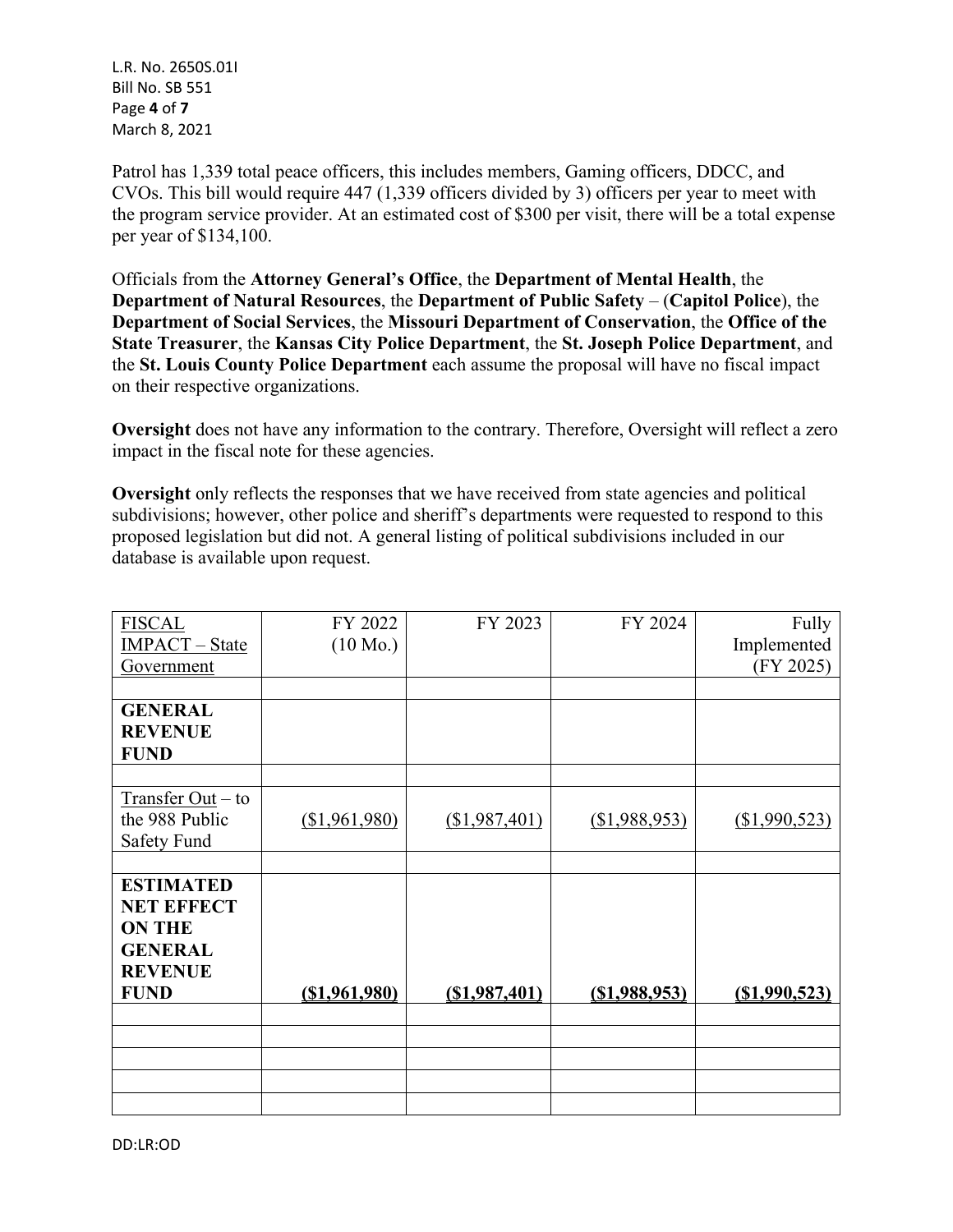| <b>FISCAL</b>                                      | FY 2022            | FY 2023       | FY 2024       | Fully         |
|----------------------------------------------------|--------------------|---------------|---------------|---------------|
| <b>IMPACT</b> - State                              | $(10 \text{ Mo.})$ |               |               | Implemented   |
| Government                                         |                    |               |               | (FY 2025)     |
| (continued)                                        |                    |               |               |               |
|                                                    |                    |               |               |               |
| 988 PUBLIC                                         |                    |               |               |               |
| <b>SAFETY FUND</b>                                 |                    |               |               |               |
|                                                    |                    |               |               |               |
| $Transfer In-$                                     |                    |               |               |               |
| from General                                       |                    |               |               |               |
| Revenue                                            | \$1,961,980        | \$1,987,401   | \$1,988,953   | \$1,990,523   |
|                                                    |                    |               |               |               |
| $Costs - DPS$                                      |                    |               |               |               |
| $(\$590.192)$                                      |                    |               |               |               |
| Administer 988                                     |                    |               |               |               |
| Public Safety                                      |                    |               |               |               |
| Fund                                               |                    |               |               |               |
| Personal                                           |                    |               |               |               |
| services                                           | $(\$93,090)$       | (\$112,825)   | (\$113,953)   | (\$115,093)   |
| Fringe benefits                                    | $(\$51,318)$       | $(\$61,958)$  | $(\$62,339)$  | $(\$62,724)$  |
| Equipment and                                      |                    |               |               |               |
| expense                                            | $(\$6,697)$        | (\$1,743)     | (\$1,786)     | (\$1,831)     |
| $Total Costs -$                                    |                    |               |               |               |
| <b>DPS</b>                                         | (\$151, 105)       | (\$176,526)   | (\$178,078)   | \$179,648     |
| FTE Change -                                       |                    |               |               |               |
| <b>DPS</b>                                         | 2 FTE              | 2 FTE         | 2 FTE         | 2 FTE         |
|                                                    |                    |               |               |               |
| $\frac{\text{Costs}}{\text{Cost}} - \text{Office}$ |                    |               |               |               |
| evaluation/check-                                  |                    |               |               |               |
| in                                                 | (\$1,810,875)      | (\$1,810,875) | (\$1,810,875) | (\$1,810,875) |
|                                                    |                    |               |               |               |
| <b>ESTIMATED</b>                                   |                    |               |               |               |
| <b>NET EFFECT</b>                                  |                    |               |               |               |
| ON THE 988                                         |                    |               |               |               |
| <b>PUBLIC</b>                                      |                    |               |               |               |
| <b>SAFETY FUND</b>                                 | <b>\$0</b>         | \$0           | \$0           | <b>\$0</b>    |
|                                                    |                    |               |               |               |
| <b>Estimated Net</b>                               |                    |               |               |               |
| FTE Change to                                      |                    |               |               |               |
| the 988 Public                                     |                    |               |               |               |
| Safety Fund                                        | 2 FTE              | 2 FTE         | 2 FTE         | 2 FTE         |
|                                                    |                    |               |               |               |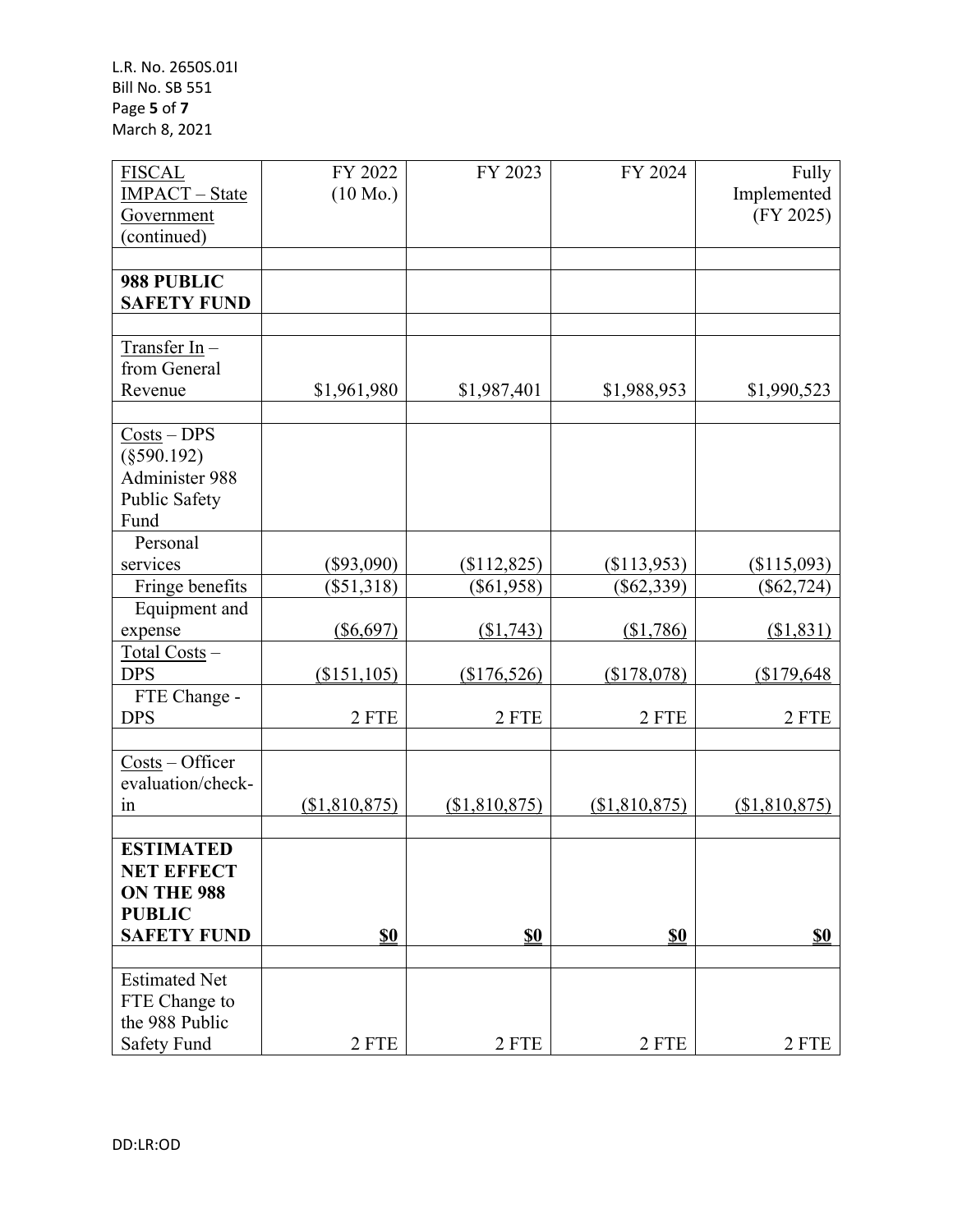| <b>FISCAL</b> | FY 2022            | FY 2023 | FY 2024    | Fully                     |
|---------------|--------------------|---------|------------|---------------------------|
| IMPACT-       | $(10 \text{ Mo.})$ |         |            | Implemented               |
| <b>Local</b>  |                    |         |            | (FY 2025)                 |
| Government    |                    |         |            |                           |
|               |                    |         |            |                           |
|               | <u>\$0</u>         | \$0     | <u>\$0</u> | $\underline{\mathbf{S0}}$ |

# FISCAL IMPACT – Small Business

No direct fiscal impact to small businesses would be expected as a result of this proposal.

### FISCAL DESCRIPTION

This act establishes the "Critical Incident Stress Management Program" within the Department of Public Safety. The program shall provide services for peace officers to assist in coping with stress and potential psychological trauma resulting from a response to a critical incident or emotionally difficult event.

This act provides that all peace officers shall be required to meet with a program service provider once every three to five years for a mental health check-in. The program service provider shall send a notification to the peace officer's commanding officer that he or she completed such check-in. Any information disclosed by a peace officer shall be privileged and shall not be used as evidence in criminal, administrative, or civil proceedings against the peace officer, except as in certain instances as provided in the act.

This act creates the "988 Public Safety Fund" within the state treasury and shall be used by the Department of Public Safety for the purposes of providing services for peace officers to assist in coping with stress and potential psychological trauma resulting from a response to a critical incident or emotionally difficult event. Such services may include consultation, risk assessment, education, intervention, and other crisis intervention services.

This legislation is not federally mandated, would not duplicate any other program and would not require additional capital improvements or rental space.